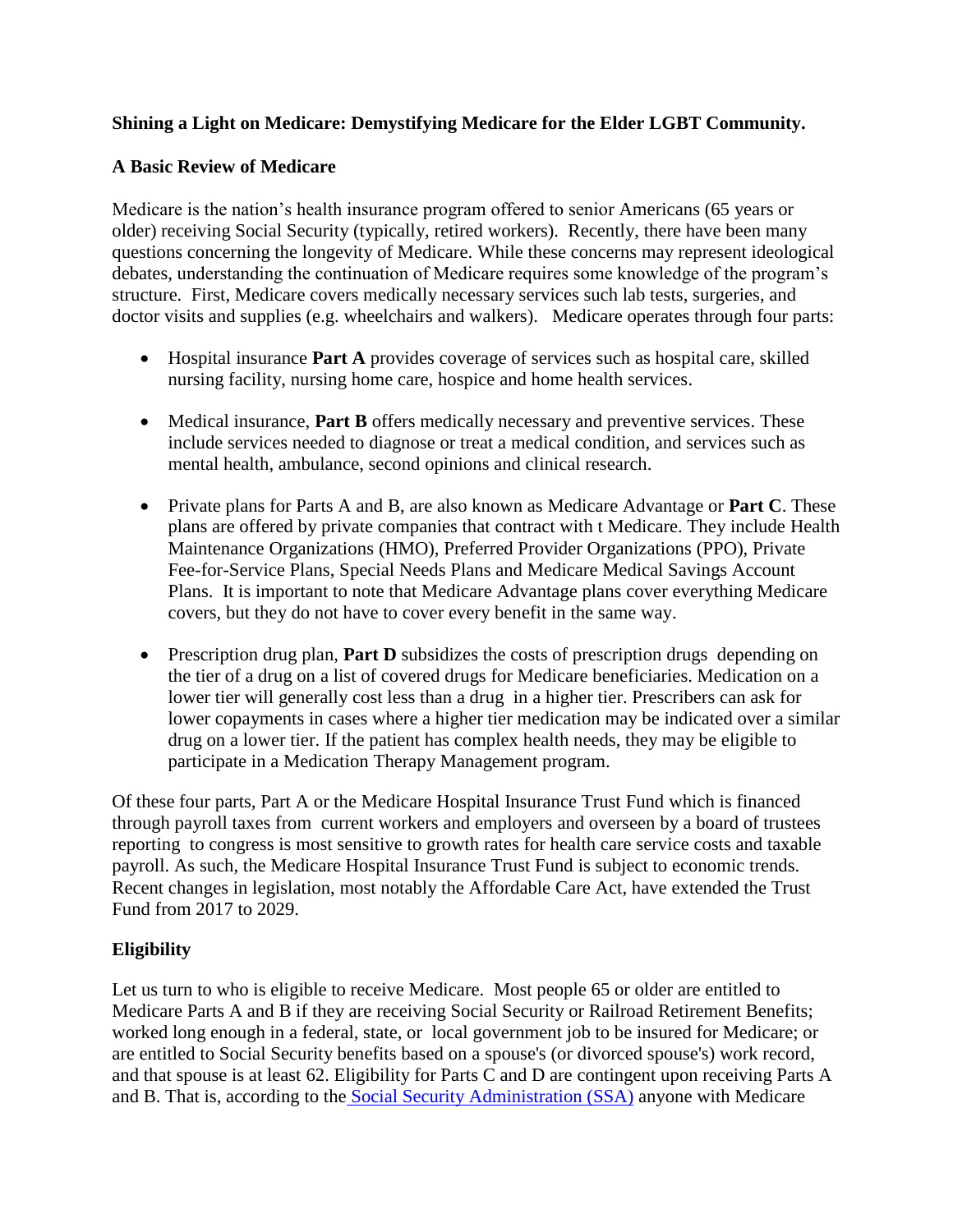Parts A and B can choose to receive all of their health care services through an approved provider organization under Part C and is eligible for prescription drug coverage (Part D).

## **The LGBT Community and Medicare**

Given that Medicare was established to care for retired workers, participation in the workforce is required. This requirement poses a challenge for those who have been marginalized from the traditional work force. Among these people are members of the LGBT community. Challenges faced by lesbian, bisexual, gay, transgender and gender nonconforming individuals include significant barriers in securing employment, a necessary criteria for later qualification for Medicare benefits.

For example, according to the [Transgender Legal Defense & Education Fund,](http://transgenderlegal.org/work_show.php?id=7) securing genderappropriate identity documents may be a daunting task involving interactions with courts. Additionally employment, when it is secured, may be fragile due to on-the-job harassment because of gender identity and expression (e.g., gendered dress codes or accessing sexsegregated restrooms). As a result many transgender people face chronic underemployment, unemployment, and poverty.

Eligibility is not completely limited to work force involvement though, as someone may pay a premium to buy Part A. According to the [National Council on Aging](http://www.mymedicarematters.org/AboutMedicare/costs.php), for individuals who work between 7.5 and 10 years the premium is \$254 per month and \$461 per month for those who worked less than 7.5 years. However, for the reasons mentioned above, this presents a significant challenge to individuals facing poverty. However, some states assist [individuals](http://www.medicare.gov/your-medicare-costs/help-paying-costs/medicare-savings-program/medicare-savings-programs.html#1368) in [paying](http://www.medicare.gov/your-medicare-costs/help-paying-costs/medicare-savings-program/medicare-savings-programs.html#1368) for Part A, and/or Part B. Further, certain individuals may qualify for [Extra](http://www.medicare.gov/your-medicare-costs/help-paying-costs/save-on-drug-costs/save-on-drug-costs.html) Help to pay for their Medicare prescription drug coverage.

### **Legal Relationship Status and Eligibility**

While many gays, lesbians and bisexual men and women actively participate in the labor force, both openly and closeted, their partners still face discrimination with regards to Medicare eligibility. For most Americans entering retirement, based on their work history their spouses, divorced spouses, widow or widower are eligible for hospital insurance upon turning 65. Spouses under 65 and children who are disabled may be eligible for Medicare, usually after a 24 month qualifying period. Therefore one's marital status may alter their partner's eligibility for Medicare benefits. As such same-sex couples were not afforded these rights because their marriages were not recognized.

Effective June  $26<sup>th</sup> 2013$ , however, the U.S. Supreme Court struck down the section of the Defense of Marriage Act (DOMA) which previously barred same-sex couples from qualifying for each other's federal benefits (e.g., Social Security survivor benefits, federal tax benefits and employee health and retirement benefits). In light of the Court's actions, a legally-recognized spouse can receive up to half of a living spouse's benefit, if it's larger than his or her own. Similarly, widows or widowers are now able to receive up to 100 percent of a deceased spouse's benefit or his/her own benefit. However this is only a partial gain. These benefits are conferred to only same-sex couples who are legally married and questions remain about what benefits can be accessed when the married couple resides in a state that does not recognize same-sex marriage.